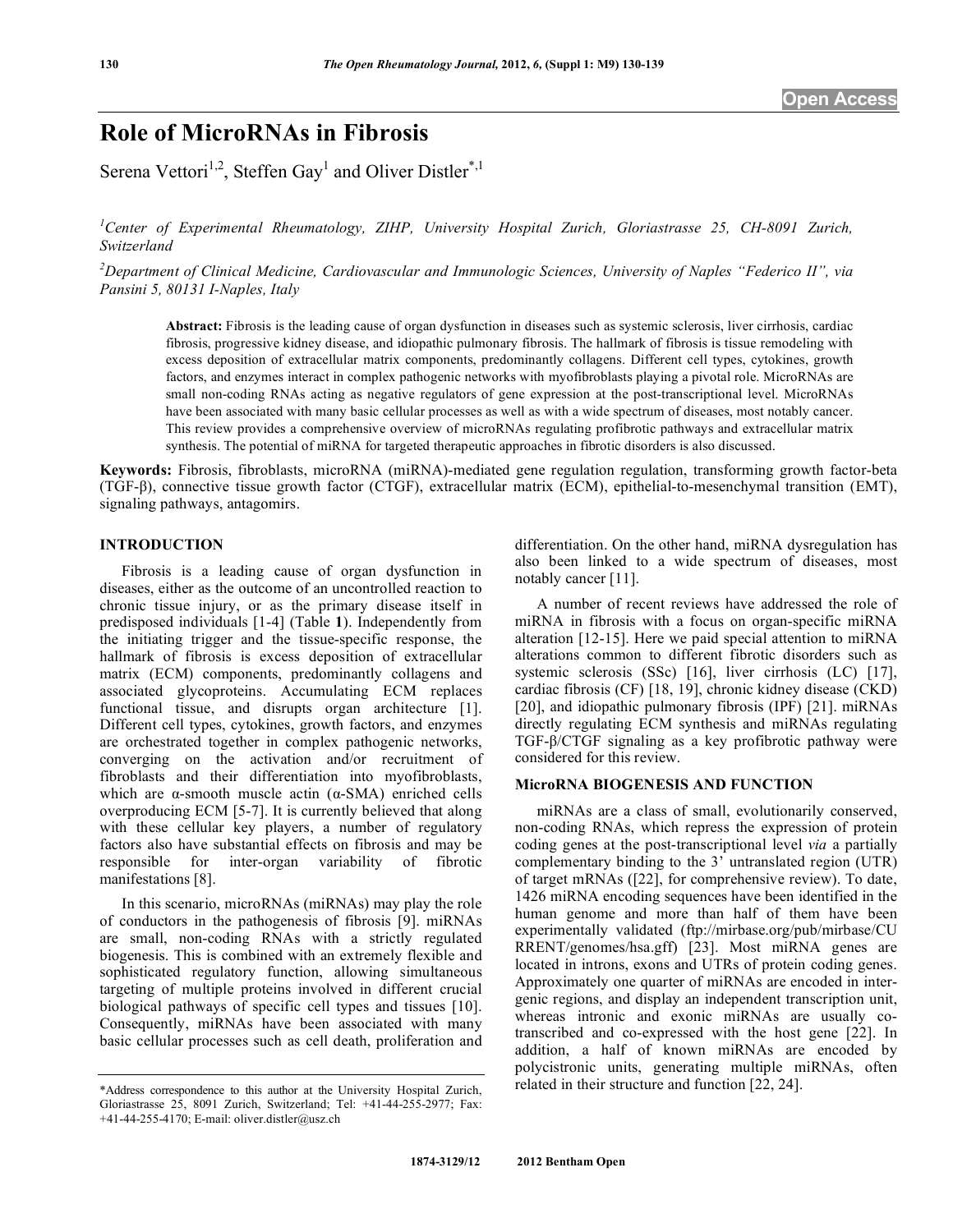# **Table 1. Examples of Primary (Idiopathic) and Secondary Fibrotic Disorders with Multiple/Single Organ Presentation**

| Primary                                             | Secondary                                                                       |  |  |  |  |  |
|-----------------------------------------------------|---------------------------------------------------------------------------------|--|--|--|--|--|
| <b>Systemic</b>                                     |                                                                                 |  |  |  |  |  |
| Systemic sclerosis                                  | Graft versus host disease                                                       |  |  |  |  |  |
|                                                     | Drug-induced nephrogenic systemic fibrosis                                      |  |  |  |  |  |
| Sarcoidosis                                         | Secondary amyloidosis                                                           |  |  |  |  |  |
| Amyloidosis                                         | Post-radiation                                                                  |  |  |  |  |  |
|                                                     | Toxic environmental exposure                                                    |  |  |  |  |  |
|                                                     | Storage disorders (hemochromatosis, glycogenosis, Gaucher's disease, etc)       |  |  |  |  |  |
|                                                     | Lungs                                                                           |  |  |  |  |  |
| Idiopathic pulmonary fibrosis                       | Pneumoconiosis                                                                  |  |  |  |  |  |
| Histiocytosis X                                     | Infectious pneumonitis                                                          |  |  |  |  |  |
| Cryptogenic organizing pneumonia                    | Tuberculosis                                                                    |  |  |  |  |  |
|                                                     | Hypersensitive pneumonitis                                                      |  |  |  |  |  |
|                                                     | Inherited disorders                                                             |  |  |  |  |  |
|                                                     | Autoimmune diseases                                                             |  |  |  |  |  |
|                                                     | Transplant rejection                                                            |  |  |  |  |  |
|                                                     | Drug-induced                                                                    |  |  |  |  |  |
|                                                     | Post-radiation                                                                  |  |  |  |  |  |
|                                                     | Sarcoidosis                                                                     |  |  |  |  |  |
|                                                     | Amyloidosis                                                                     |  |  |  |  |  |
|                                                     | <b>Heart</b>                                                                    |  |  |  |  |  |
| Idiopathic restrictive cardiomyopathy               | Coronary artery disease/myocardial infarction                                   |  |  |  |  |  |
|                                                     | Pressure-overload heart (long standing arterial hypertension, valvular disease) |  |  |  |  |  |
|                                                     | Infectious myocarditis                                                          |  |  |  |  |  |
|                                                     | Autoimmune diseases                                                             |  |  |  |  |  |
|                                                     | Transplant rejection                                                            |  |  |  |  |  |
|                                                     | Familial hypertrophic cardiomyopathy                                            |  |  |  |  |  |
|                                                     | Arrhythmogenic right ventricular cardiomyopathy                                 |  |  |  |  |  |
|                                                     | Drug-induced                                                                    |  |  |  |  |  |
|                                                     | Post-radiation                                                                  |  |  |  |  |  |
|                                                     | Sarcoidosis                                                                     |  |  |  |  |  |
|                                                     | Amyloidosis                                                                     |  |  |  |  |  |
|                                                     | Kidney                                                                          |  |  |  |  |  |
| Idiopathic nephrotic syndrome                       | Diabetic glomerulosclerosis                                                     |  |  |  |  |  |
| Idiopathic membranoproliferative glomerulonephritis | Hypertensive nephrosclerosis                                                    |  |  |  |  |  |
|                                                     | Autoimmune glomerular diseases                                                  |  |  |  |  |  |
|                                                     | Drug-induced                                                                    |  |  |  |  |  |
|                                                     | Post-radiation                                                                  |  |  |  |  |  |
|                                                     | Amyloidosis                                                                     |  |  |  |  |  |
|                                                     | Transplant rejection                                                            |  |  |  |  |  |
|                                                     | Liver                                                                           |  |  |  |  |  |
| Primary biliary cirrhosis                           | Chronic viral hepatitis                                                         |  |  |  |  |  |
| Primary sclerosing cholangitis                      | Schistosomiasis                                                                 |  |  |  |  |  |
|                                                     | Alcoholic liver disease                                                         |  |  |  |  |  |
|                                                     | Nonalcoholic fatty liver disease                                                |  |  |  |  |  |
|                                                     | Drug-induced                                                                    |  |  |  |  |  |
|                                                     | Toxic environmental exposure                                                    |  |  |  |  |  |
|                                                     | Inherited metabolic disorders                                                   |  |  |  |  |  |
|                                                     | Autoimmune hepatitis                                                            |  |  |  |  |  |
|                                                     | Intestinal bypass                                                               |  |  |  |  |  |
|                                                     |                                                                                 |  |  |  |  |  |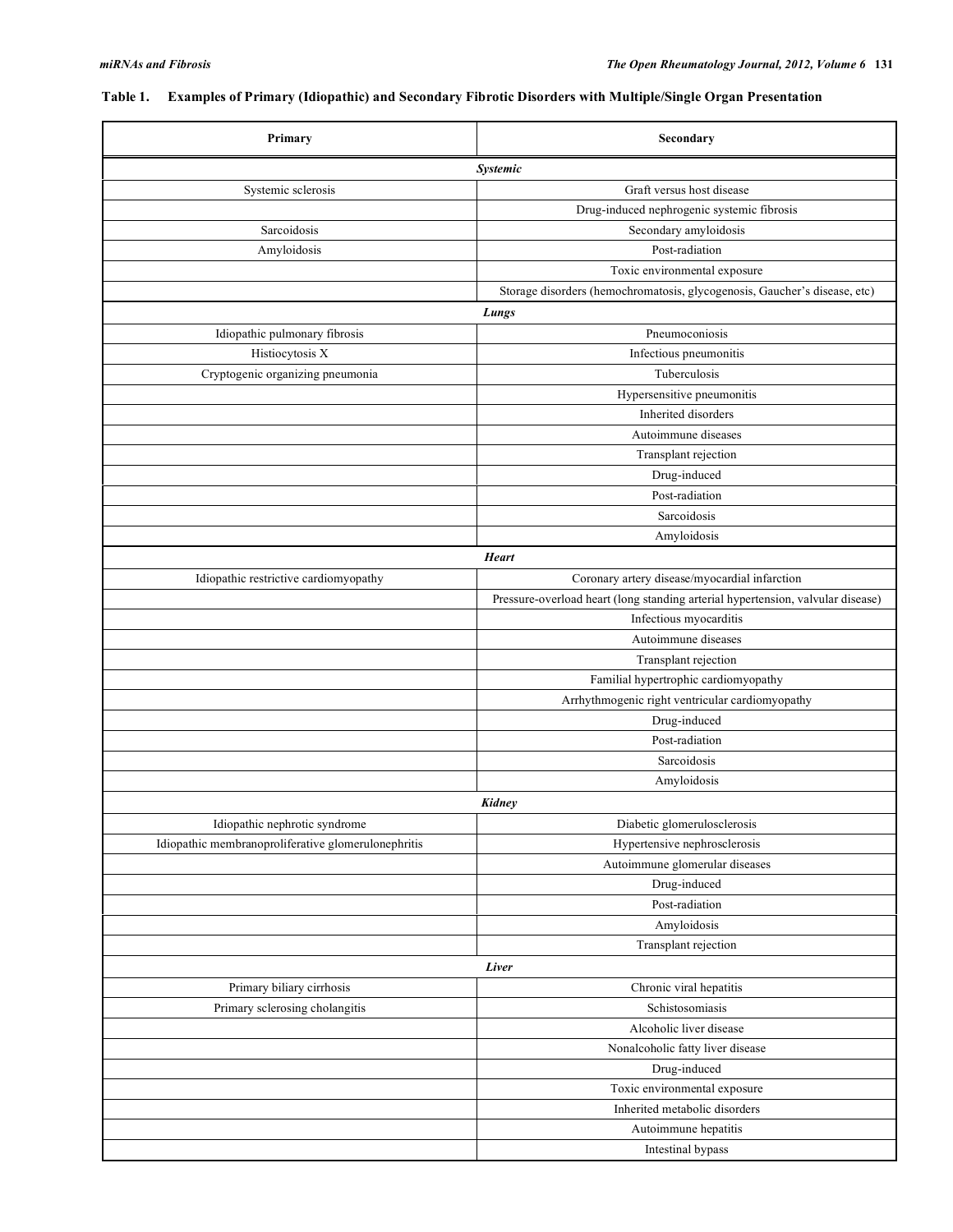miRNAs are transcribed as long polyadenylated RNAs, pri-miRNAs, which contain one or more mature miRNA sequences. Pri-miRNAs are cut by the endonuclease Drosha and its co-factor DiGeorge syndrome critical region 8 (DGCR8), originating intermediate 60-100 nucleotide hairpin structures called pre-miRNAs [22]. Pre-miRNAs are transported to the cytoplasm by exportin 5 and further processed by another endonuclease, Dicer, releasing functionally active, mature miRNAs with a length of  $\approx 22$ nucleotides. Each mature miRNA is then incorporated into the RNA-induced silencing complex (RISC), which allows the recognition of target mRNA and the formation of a miRNA:mRNA duplex [22]. The base pairing of the duplex is mediated by a distinct seed region at nucleotides 2-8 of the miRNA, and alters mRNA stability or affects protein translation [25]. Translational repression and also target mRNA destabilization predominate in humans, although in rare cases miRNAs can switch their negative regulatory function towards gene activation by promoting mRNA translation [26].

 The "imperfect" miRNA:mRNA binding is the basis for an extremely flexible regulatory system, as one miRNA can regulate hundreds of genes, and one gene containing multiple partially complementary binding sites in its 3'UTR can be regulated by multiple miRNAs [24]. In addition, this flexibility in miRNA:mRNA interaction is further expanded by a number of variables: miRNA binding site accessibility, RNA secondary structure, position of the binding site in the 3'UTR and its distance from the stop codon, and reciprocal interference between different miRNAs and RNA binding proteins sharing the same target [27]. As a consequence, miRNA activity depicts a gray scale rather than a black-orwhite regulatory scenario [27, 28]. This aspect is particularly relevant for the regulation of multistep biological processes such as signaling pathways: while the effect of a given miRNA on the overall activity of the pathway can be potent, this often results from the sum of subtle modulations on multiple constituents of the same pathway rather than from strong effects on a single molecule [28]. Comprehensive in silico analysis of miRNA targets is provided at the miRGen database (http://www.diana.pcbi.upenn.edu/miRGen.html), which merges the results of multiple miRNA prediction databases, such as DIANA microT, miRanda (microrna.org), miRanda (miRBase), PicTar (4-way and 5-way), and TargetScanS [29].

 Despite this versatile regulatory activity, the expression of miRNA genes is tightly controlled, and specific cell types often display a certain miRNA profile [22]. Regulation of miRNA expression at both the transcriptional and posttranscriptional level is still poorly understood. However, multiple mechanisms may play a role. At the transcriptional level, miRNAs can control their own expression establishing either positive or negative regulatory loops *via* an indirect regulation of transcriptional activators or repressors [30]. Epigenetic modifications such as DNA and histone methylation and histone deacetylation also participate in the modulation of miRNA transcription [31, 32]. At the posttranscriptional level, factors influencing the activity of the endonucleases Drosha and Dicer affect selective miRNA cluster maturation [33, 34]. In addition, some pseudogene mRNAs can act as miRNA decoy through a 3'UTR which is highly homologous to the one of the related protein-coding

mRNA, thus modulating cell levels of "free" miRNA [35]. Finally, exosome-mediated cell-cell exchange of RNA has also been described as a determinant of cellular miRNA profile [36].

 Fig. (**1**) gives an overview of miRNA biogenesis and function.

### **SSC: A MODEL FOR FIBROTIC DISEASES?**

 Despite fibrotic disorders include a large number of primary and secondary entities with distinct features, major extracellular mediators of fibrosis and related signaling pathways are nevertheless common to most of them. This includes cytokines, chemokines, growth factors, and other small secreted signaling proteins (Table **2**) [2].

# **Table 2. Major Molecular Mediators Elevated in Fibrotic Disorders**

| Cytokines                                           |  |  |  |
|-----------------------------------------------------|--|--|--|
| Transforming growth factor- $\beta$ (TGF- $\beta$ ) |  |  |  |
| Interleukin (IL)-4                                  |  |  |  |
| $IL-13$                                             |  |  |  |
| $II - 17$                                           |  |  |  |
| <b>Chemokines</b>                                   |  |  |  |
| CCL <sub>2</sub>                                    |  |  |  |
| CXCL <sub>8</sub>                                   |  |  |  |
| CXCL12                                              |  |  |  |
| <b>Growth Factors</b>                               |  |  |  |
| Connective tissue growth factor (CTGF)              |  |  |  |
| Platelet-derived growth factor (PDGF)               |  |  |  |
| Vascular endothelial growth factor (VEGF)           |  |  |  |
| Fibroblast growth factor (FGF)                      |  |  |  |
| Insulin-like growth factor-1 (IGF-1)                |  |  |  |
| <b>Small Secreted Signaling Proteins</b>            |  |  |  |
| Wnt proteins                                        |  |  |  |
| Endothelin-1 (ET-1)                                 |  |  |  |

 SSc is a systemic fibrotic disease of unknown origin characterized by the presence of three main pathophysiological pathways in each target organ/system: vascular injury, immune system activation, and interstitial fibrosis [37]. Thus, we propose SSc as a paradigm of fibrotic disorders, based on the following observations: i) fibrosis in SSc can virtually affect all organs/systems, although the disease displays apparent clinical involvement at preferential sites (skin, lungs, heart, kidneys, gastrointestinal tract, muscles); ii) initial factors triggering pro-fibrotic pathways in other fibrotic diseases are also discussed in SSc and SSclike diseases including infections, autoimmune phenomena, and exposure to toxics or radiations [38-41]; iii) consistent evidence for the activation of major pro-fibrotic pathways common to most fibrotic diseases has been reported in SSc, including transforming growth factor- $\beta$  (TGF- $\beta$ ) pathways, the platelet-derived growth factor (PDGF) pathway, and,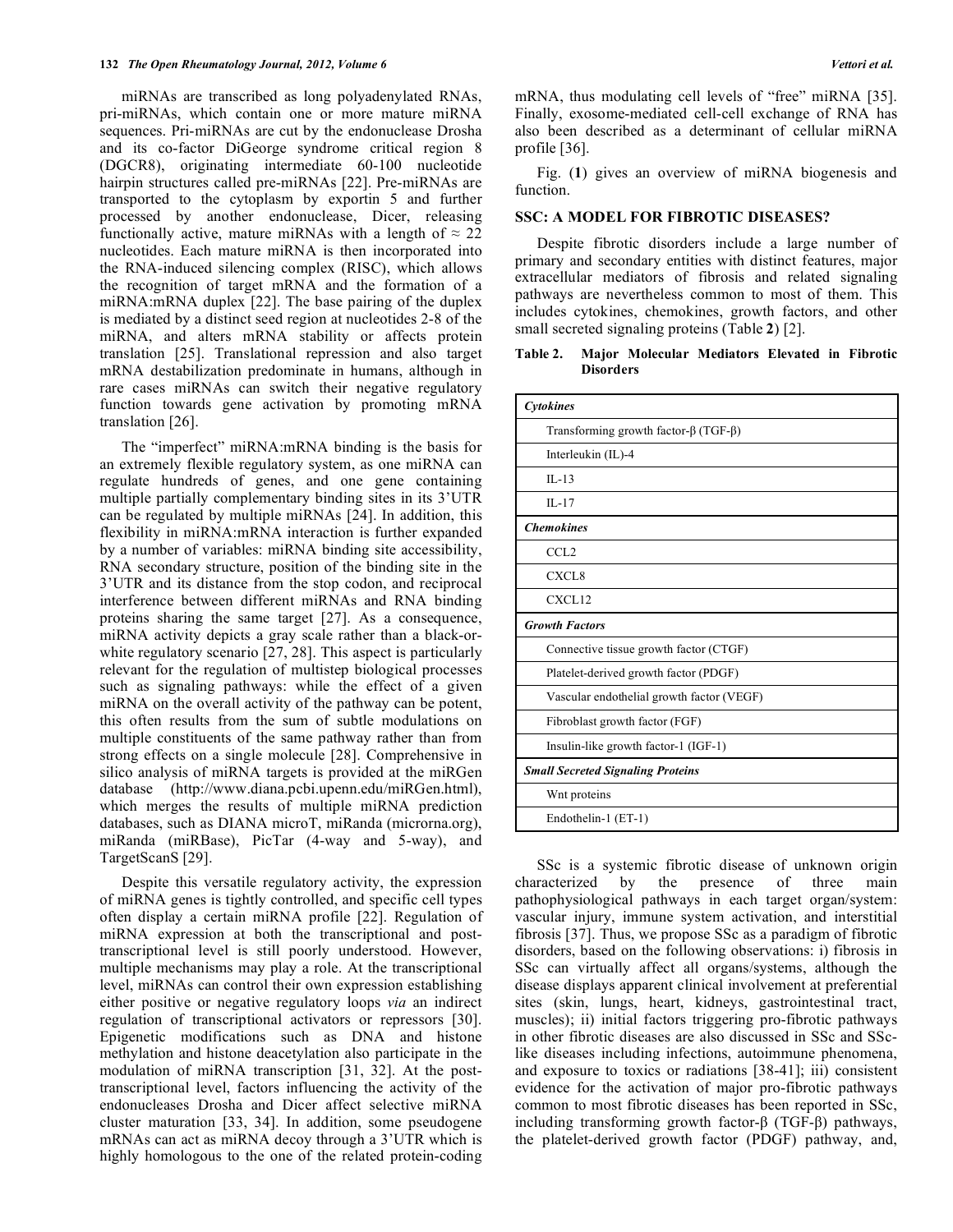

**Fig. (1).** Schematic miRNA biogenesis and regulation. The miRNA gene is transcribed (pri-miRNA) and cut in the nucleus to generate premiRNA. Pre-miRNA is transported to the cytoplasm and is further processed there. Mature miRNA is originated as a mature miRNA:miRNA\* (passenger strand) duplex. Mature miRNA is incorporated in RISC to bind a target mRNA. Perfect miRNA-mRNA binding leads to mRNA cleavage, while imperfect miRNA-mRNA binding leads to translational repression (rarely to translational stimulation). Levels of cellular bioactive miRNA can be controlled by both transcriptional regulation, including epigenetic modifications and target-dependent loops, and post-transcriptional regulation, including decoy mechanisms exerted by pseudogenes, and intercellular exosomedependent trafficking. DNMTs = DNA methyltransferases; HDACs = histone deacetylases; DGCR8 = DiGeorge syndrome critical region 8;  $RISC = RNA-induced silencing complex; \psi = pseudogene.$ 

most recently, the canonical Wnt- $\beta$ -catenin pathway and the serotonin pathway [42-47].

# **OVERVIEW OF PRO- AND ANTI-FIBROTIC MicroRNAs**

According to the current literature,  $\approx 40$  miRNAs have been linked to fibrosis in various organs and disease settings (Table **3**). In general, the miRNA profile is specific for a given cell-type, and even more specific in relation to the developmental and functional organ status [22]. This might explain, why many miRNAs with pro- or anti-fibrotic properties were found to be dysregulated in specific organs and specific fibrotic diseases [48, 49, 52-54, 57, 62, 63, 67, 71-73, 78-83]. On the other hand, some miRNAs have been found to be abnormally expressed in more than one fibrotic disorder [47, 50, 51, 55, 56, 58-61, 64-66, 68-70, 74-77]. Predicted targets of approximately half of miRNAs involved in fibrosis have been validated by reporter gene assay [84]. Most of these miRNAs directly induce or protect from

fibrosis by targeting  $TGF- $\beta$  canonical and non-canonical$ pathways [53, 54, 68-71], connective tissue growth factor (CTGF) [51, 52, 60, 61], ECM structural proteins or enzymes involved in ECM remodeling [47, 74-77, 81, 83]. Another set of miRNAs indirectly regulates fibrogenesis by affecting epithelial-to-mesenchymal transition (EMT) [48, 50, 51, 58, 62, 63, 66, 82], or by inducing proliferation and resistance to apoptosis in myofibroblasts [51, 55-57, 73, 78, 80] (Table **3**).

#### MicroRNA REGULATION OF *TGF-B/CTGF* **SIGNALING**

 $TGF-\beta$  is a central mediator of fibrosis [1] and it is ubiquitously expressed in tissues  $[85]$ . TGF- $\beta$  also induces expression of CTGF, and CTGF can in turn enhance TGF- $\beta$ signaling, along with a number of other pro-fibrotic factors including vascular endothelial growth factor (VEGF), endothelin-1 (ET), insulin-like growth factor-1 (IGF-1), integrins, and Wnts [86]. Therefore, miRNA regulation of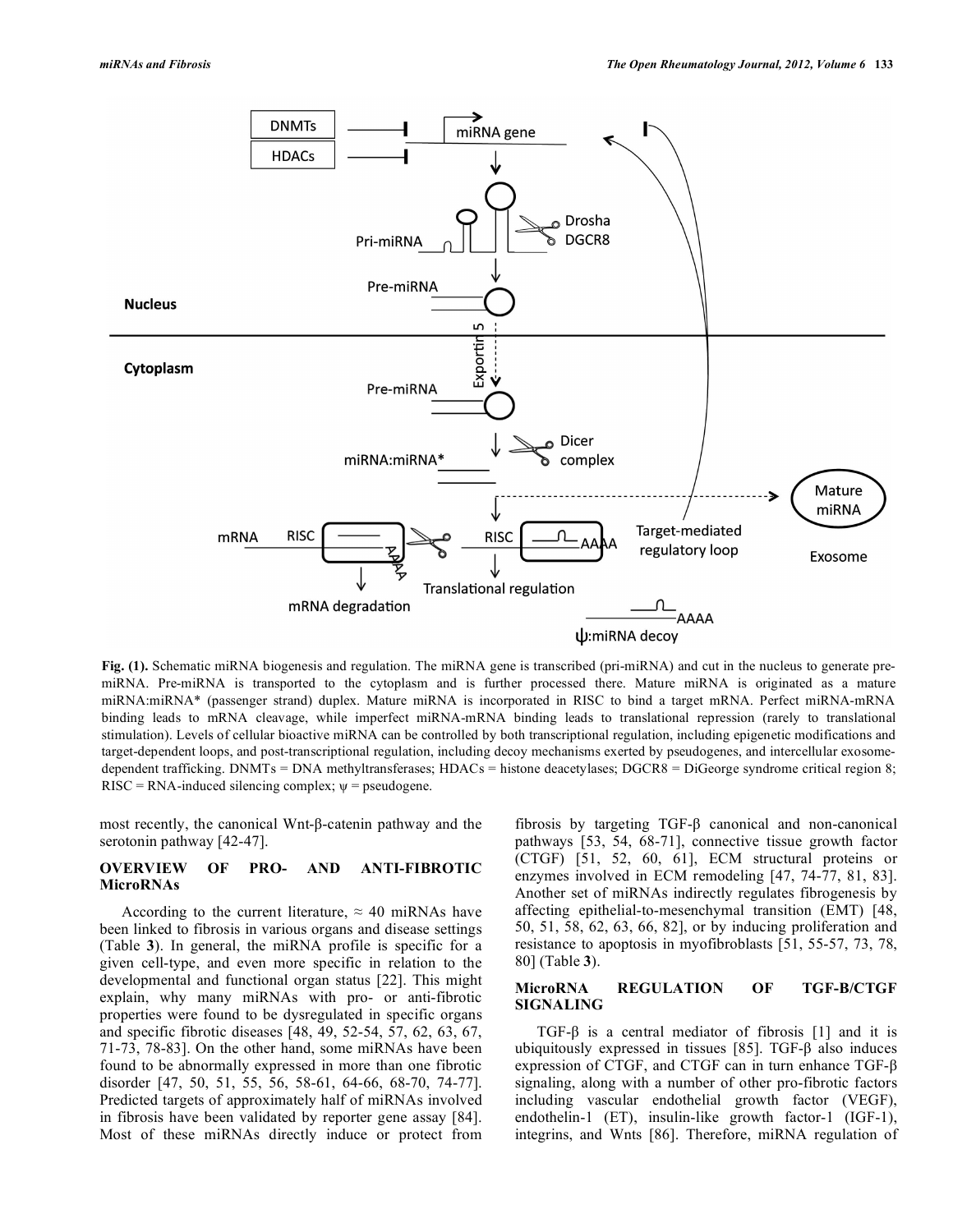# **Table 3. MicroRNAs Linked to Fibrosis**

| MicroRNA                                      | <b>Effect</b> | Organ                  | <b>Predicted Target and Confirmation</b><br>Level                                                                                        | <b>Putative Role in Fibrosis</b>                                                                                                    | <b>References</b> |
|-----------------------------------------------|---------------|------------------------|------------------------------------------------------------------------------------------------------------------------------------------|-------------------------------------------------------------------------------------------------------------------------------------|-------------------|
| $let-7d$                                      | Anti-fibrotic | Lung                   | Reporter gene assay (HMGA2)                                                                                                              | <b>LEMT</b>                                                                                                                         | [48]              |
| $miR-107$                                     | Anti-fibrotic | Kidney                 |                                                                                                                                          | ↓ Interstitial fibrosis in allograft<br>transplant                                                                                  | [49]              |
| $miR-132$                                     | Anti-fibrotic | Heart, liver           | Target mRNA changes in<br>mimic/silencing miRNA transfection<br>(RAS-GTPase, MeCP2)                                                      | ↑ angiogenesis and<br>Imyofibroblasts differentiation                                                                               | [50, 51]          |
| $miR-133$                                     | Anti-fibrotic | Heart                  | Reporter gene assay (CTGF, TGF-β1)                                                                                                       | $\downarrow$ TGF- $\beta$ signaling and $\downarrow$ CTGF<br>signaling                                                              | [52, 53]          |
| $m$ i $R-141$                                 | Anti-fibrotic | Kidney                 | Reporter gene assay $(TGF-\beta2)$                                                                                                       | $\downarrow$ TGF- $\beta$<br>and 1TGF- $\beta$ dependent EMT                                                                        | $[54]$            |
| miR-142-3p                                    | Pro-fibrotic  | Kidney                 |                                                                                                                                          | Unterstitial fibrosis in allograft<br>transplant                                                                                    | [49]              |
| miR-15b, miR-16                               | Anti-fibrotic | Liver, lung            | Reporter gene assay (Bcl-2)                                                                                                              | <i><u><b>Tapoptosis</b></u></i>                                                                                                     | [55, 56]          |
| $miR-150$                                     | Anti-fibrotic | Liver                  | Target protein changes in<br>mimic/silencing miRNA transfection (c-<br>myb)                                                              | lactivation and proliferation in<br><b>HSC</b>                                                                                      | $[57]$            |
| miR-155                                       | Pro-fibrotic  | Lung, liver            | Reporter gene assay (KGF-FGF-7);<br>target protein changes in<br>mimic/silencing miRNA transfection                                      | ↓mesenchymal-epithelial cross-<br>talk                                                                                              | [58, 59]          |
| miR-17-92 cluster<br>$(miR-18a, 19a/b)$       | Anti-fibrotic | Liver, heart,<br>lung  | Target protein changes in<br>mimic/silencing miRNA transfection<br>(CTGF; CTGF and TSP-1)                                                | <b>LCTGF</b><br>and $\downarrow$ TSP-1                                                                                              | [48, 60, 61]      |
| miR-192                                       | Pro-fibrotic  | Kidney                 | Reporter gene assay (ZEB1/2)                                                                                                             | ↑collagen synthesis and ↑EMT                                                                                                        | [62, 63]          |
| miR-194 (clustered<br>with $\text{miR-215}$ ) | Anti-fibrotic | Liver                  | Target protein changes in<br>mimic/silencing miRNA transfection<br>$rac{1}{2}$                                                           | $\downarrow$ activation and $\downarrow$ proliferation in<br><b>HSC</b>                                                             | $[57]$            |
| miR-199a/b                                    | Pro-fibrotic  | Heart, Liver           | Reporter gene assay (Dyrk1);                                                                                                             | ↑ECM synthesis via<br>calcineurin/NFAT signaling                                                                                    | [64, 65]          |
| miR-200 family<br>$(miR-200a/b)$              | Anti-fibrotic | Kidney,<br>liver       | Reporter gene assay (TGFβ2 for miR-<br>200a, ZEB1/2 for miR-200b); target<br>mRNA changes in mimic/silencing<br>miRNA transfection       | $\downarrow$ TGF- $\beta$ signaling and $\downarrow$ TGF- $\beta$ -<br>dependent EMT                                                | [54, 59, 66]      |
| $miR-204$                                     | Anti-fibrotic | Kidney                 |                                                                                                                                          | Unterstitial fibrosis in allograft<br>transplant                                                                                    | $[49]$            |
| $miR-208$                                     | Pro-fibrotic  | Heart                  | Reporter gene assay (THRAP1 and<br>myostatin)                                                                                            | ↓ myocardial contractility and<br>↑ fibrosis by de-repression of<br>negative regulators of stress-<br>response genes                | $[67]$            |
| $miR-21$                                      | Pro-fibrotic  | Lung, heart,<br>kidney | Reporter gene assay (Smad7 in lung); in<br>vivo functional assay (Spry1 in heart); in<br>vitro functional assay for Smad<br>interactions | ↑TGF-β canonical (via Smad7<br>de-repression of Smad2/3) and<br>non canonical signaling (via<br>Spry1 de-repression of<br>ERK/MAPK) | $[68 - 70]$       |
| $m$ iR-211                                    | Anti-fibrotic | Kidney                 |                                                                                                                                          | Unterstitial fibrosis in allograft<br>transplant                                                                                    | [49]              |
| $miR-215$                                     | Pro-fibrotic  | Kidney                 | Reporter gene assay (ZEB1/2)                                                                                                             | $\uparrow$ EMT                                                                                                                      | [63]              |
| miR-216, miR-217                              | Pro-fibrotic  | Kidney                 | Reporter gene assay (PTEN)                                                                                                               | ↑ Akt signaling via PTEN de-<br>repression                                                                                          | $[71]$            |
| miR-23a (clustered<br>with $miR-27a)$         | Pro-fibrotic  | Lung                   | Systems biology approach and real time<br>PCR (ZEB1)                                                                                     | $\uparrow$ EMT                                                                                                                      | $[72]$            |
| $miR-26a/b$                                   | Anti-fibrotic | Lung                   | Microarray                                                                                                                               | $\blacksquare$                                                                                                                      | [48]              |
| miR-27b, miR-27a                              | Pro-fibrotic  | Liver                  | Reporter gene assay (RXR- $\alpha$ )                                                                                                     | ↑lipid accumulation and<br>↑ proliferation of HSC                                                                                   | $[73]$            |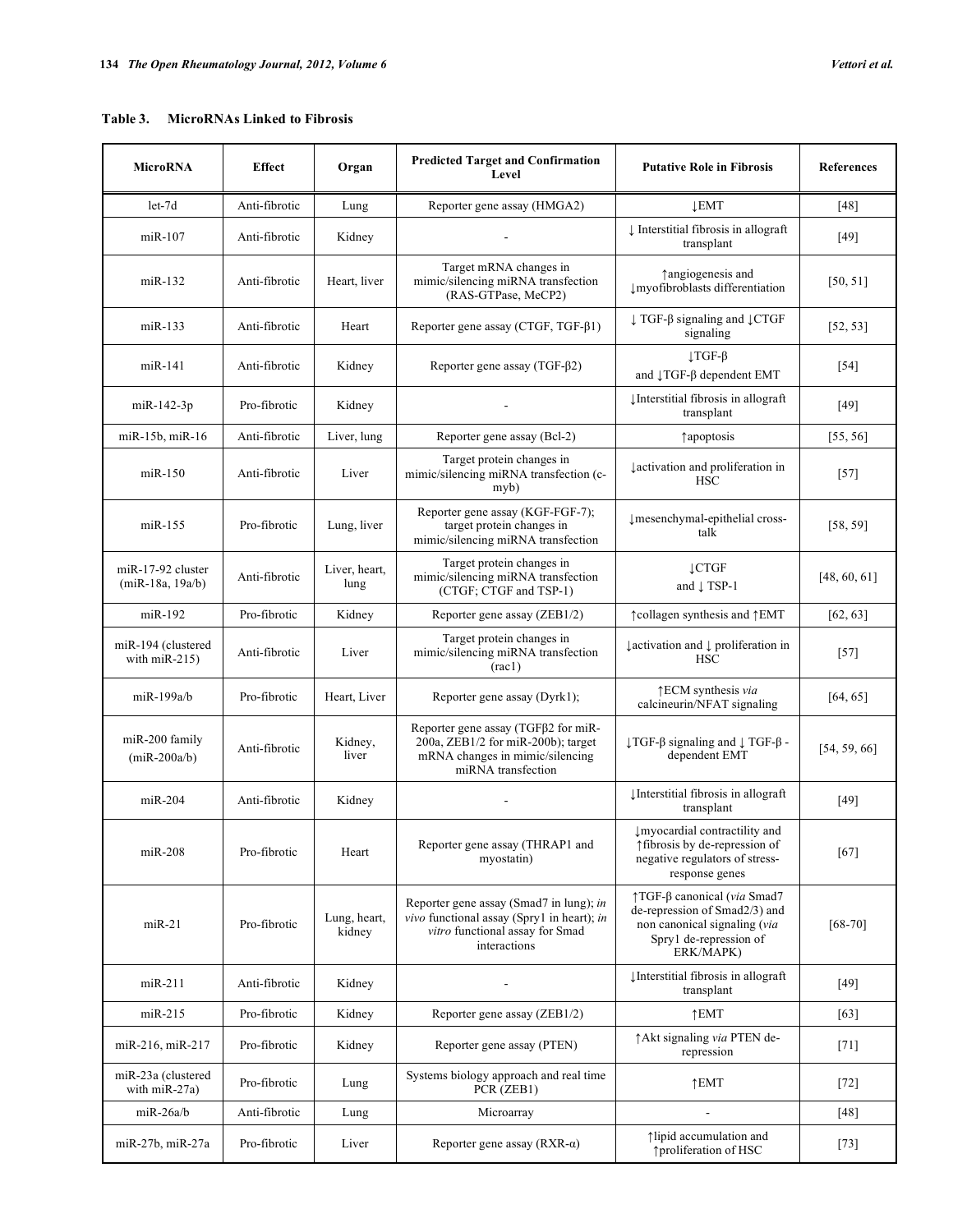**(Table 3) contd…..** 

| <b>MicroRNA</b>                        | <b>Effect</b> | Organ                                 | <b>Predicted Target and Confirmation</b><br>Level                                                                                      | <b>Putative Role in Fibrosis</b>                                                     | <b>References</b>         |
|----------------------------------------|---------------|---------------------------------------|----------------------------------------------------------------------------------------------------------------------------------------|--------------------------------------------------------------------------------------|---------------------------|
| $miR-29a/h/c$                          | Anti-fibrotic | SSc. heart.<br>lung,<br>kidney, liver | Reporter gene assays (different<br>collagens, FBN1, ELN1, MMP2,<br>ITGB1; target mRNA changes in<br>mimic/silencing miRNA transfection | Directly <b>LECM</b> synthesis                                                       | $[47, 48, 59, 74-$<br>77] |
| $miR-30c$                              | Anti-fibrotic | Heart, lung                           | Reporter gene assay (CTGF)                                                                                                             | ↓CTGF signaling                                                                      | [48, 51]                  |
| $miR-32$                               | Pro-fibrotic  | Kidney                                |                                                                                                                                        | Interstitial fibrosis in allograft<br>transplant                                     | [49]                      |
| $miR-335$                              | Anti-fibrotic | Liver                                 | Target mRNA changes in<br>mimic/silencing miRNA transfection<br>(TNC)                                                                  | <b>IHSC</b> activation and migration                                                 | $[78]$                    |
| $miR-338*$                             | Pro-fibrotic  | Lung                                  | Reporter gene assay (LPA1)                                                                                                             | ↑ fibroblast proliferation                                                           | [79]                      |
| $miR-34a$                              | Pro-fibrotic  | Liver                                 | Reporter gene assay (ACSL1)                                                                                                            | ↑lipids biosynthesis                                                                 | [59, 80]                  |
| miR-377 (clustered<br>with $miR-382$ ) | Pro-fibrotic  | Kidney                                | Reporter gene assay (PAK1, SOD)                                                                                                        | ↑ fibronectin synthesis                                                              | [81]                      |
| $miR-382$                              | Pro-fibrotic  | Kidney                                | Reporter gene assay (SOD2)                                                                                                             | ↑ EMT mediated by ↓ protection<br>against mitochondrial oxidative<br>stress          | $[82]$                    |
| $miR-449a/h$                           | Anti-fibrotic | Kidney                                | Target mRNA changes in<br>mimic/silencing miRNA transfection<br>(SERPINE1)                                                             | $\uparrow$ ECM synthesis in hypoxic<br>conditions via downregulation of<br>$miR-449$ | [83]                      |
| $miR-590$                              | Anti-fibrotic | Heart                                 | Reporter gene assay (TGFBR2)                                                                                                           | $\lfloor TGF - \beta \rfloor$ signaling                                              | $[53]$                    |

EMT = epithelial-to-mesenchymal transition; HMGA2 = high mobility group AT-hook 2; RAS-GTPase = Rat sarcoma guanosine triphosphatase; MeCP2 = methylCpG binding protein 2; CTGF = connective tissue growth factor; TGF-β = transforming growth factor- β; Bcl-2 = B-cell lymphoma 2; HSC = hepatic stellate cell; c-myb = avian myeloblastosis<br>proto-oncoprotein; KGF = keratinocytes growth tyrosine-(Y)-phosphorylation regulated kinase 1a; NFAT = nuclear factor of activated T-cells; MHC = myosin heavy chain; Smad = small mother against decapentaplegic; Spry1 = protein sprouty homolog 1; ERK = extracellular signal-regulated kinase; MAPK = mitogen activated protein kinase; PTEN = phosphatase and tensin homolog; Akt = non-specific serine/threonine-protein kinase; RXR- $\alpha$  = retinoid X receptor- $\alpha$ ; FBN1 = fibrillin1; ELN1 = elastin1; MMP2 = metalloproteinase 2; ITGB1 = integrin  $\beta$ 1; TNC = tenascin; LPA1 = lipophosphatidic acid; ACSL1 = Long-chain-fatty-acid-CoA ligase 1; PAK1 = p21 activated kinase 1; SOD = superoxide dismutase; TGF-ß receptor 2 = transforming growth factor- $\beta$  receptor type 2; TSP-1 = thrombospondin-1.

 $TGF-\beta$  and  $CTGF$  signaling is of paramount interest. Up-todate, 10 miRNAs showed consistent experimental evidence of being TGF- $\beta$ /CTGF signaling regulators. Six of them were dysregulated in more than one fibrotic disorder (see Table **3**).

 *miR-17-92 cluster.* miR-17-92 is a proto-oncogenic cluster (also called oncomir-1) consisting of six miRNAs. Very recently, miR-18a and miR-19a/b from this cluster have been shown to regulate CTGF and thrombospondin-1 (TSP-1) in the context of liver and cardiac fibrosis [60, 61]. In a previous report, CTGF and TSP-1 were validated as direct miR-18a/miR-19a/b targets in cancer [87]. Kodama *et al*. [60] reported down-regulation of the miR-17-92 cluster in liver fibrosis in a p53-dependent manner and an associated up-regulation of CTGF. Similarly, van Almen *et al*. [61] showed down-regulation of the miR-17-92 cluster and spontaneous upregulation of CTGF and TSP-1 in a mouse model of age-related heart failure, which is characterized by widespread interstitial EMC accumulation. Down-regulation of the miR-17-92 cluster paralleled by CTGF and TSP-1 gene up-regulation was confirmed in human idiopathic cardiomyopathy specimens. Transfection experiments in aged neonatal rat cardiomyocytes were used to confirm CTGF and TSP-1 modulation by miR-18a and 19a/b. Downregulation of the miR-17-92 cluster has also been reported in human IPF lung tissue [48].

 *miR-133, miR-30 and miR-590.* Two other major regulators of CTGF expression in cardiac fibrosis are miR-133 and miR-30. miR-133 is a cardiac specific miRNA and its expression is limited to cardiomyocytes, while miR-30 is expressed in both cardiac fibroblasts and cardiomyocytes as well as in other tissues. Duisters *et al*. [52] reported miR-133- and miR-30c-mediated repression of CTGF in two animal models of overloaded heart disease: a rat renindependent hypertensive failing heart model (Ren2 rats) and a mouse mechanical stress-induced model (mice undergone transverse aortic constriction). They first showed downregulation of the two miRNA families and up-regulation of CTGF *in vivo*, then confirmed the direct interaction of miR-133 and miR-30c with CTGF mRNA *in vitro* using cultured cardiomyocytes and cardiac fibroblasts, and finally proved the functional effects of this interaction on collagen synthesis. Interestingly, the authors also showed that miR-133 and miR-30c do not exert additive effects on CTGF regulation, which might be explained by the overlapping seed regions of these miRs in the 3'UTR of the CTGF gene. Similar down-regulation of miR-133 and miR-30c and increased levels of CTGF were observed in human hypertrophic heart.

 The importance of miR-133 down-regulation in cardiac fibrosis is further supported by the findings of Shan and colleagues [53], who investigated the expression of miR-133 in the heart of smokers with chronic atrial fibrillation (AF),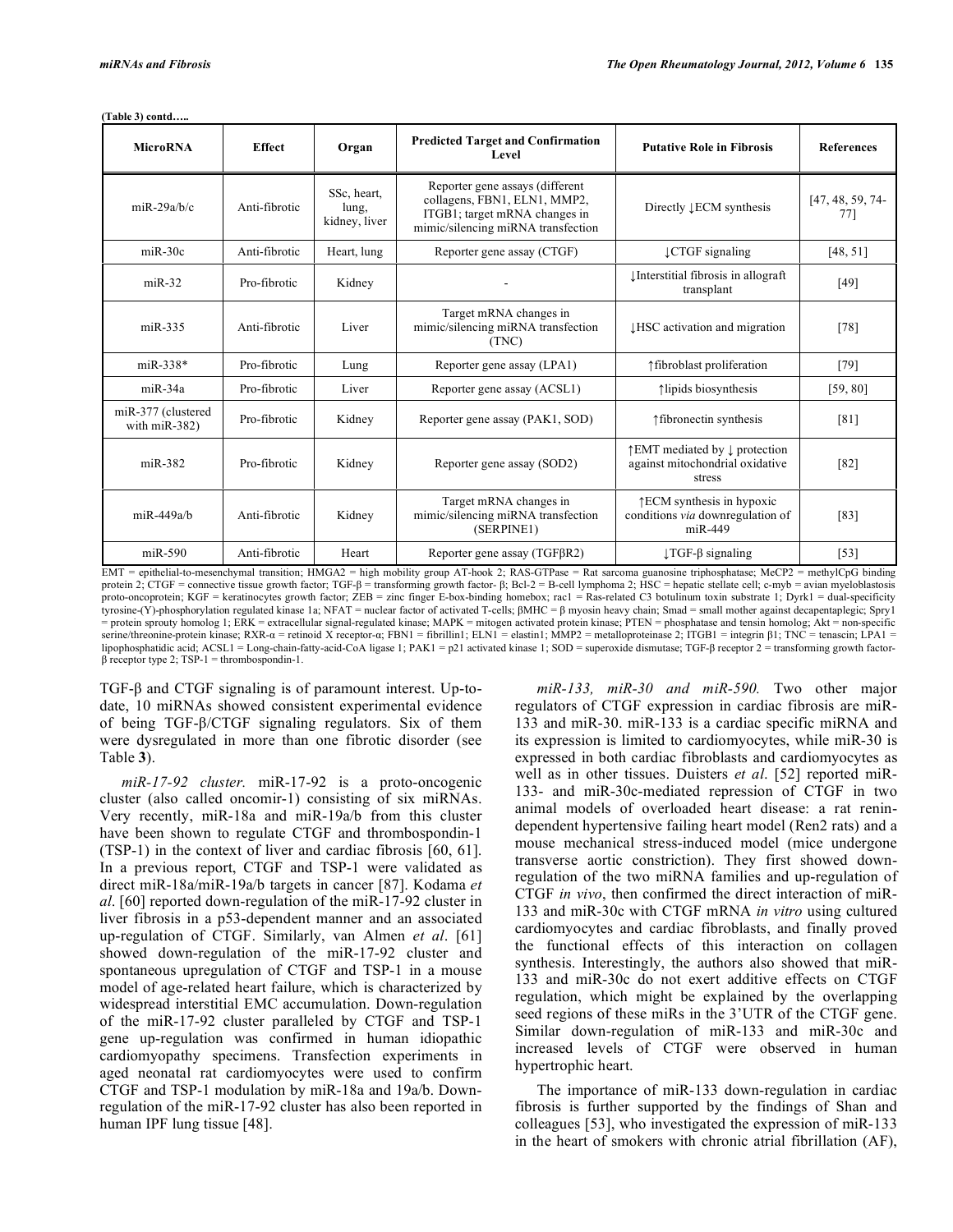and in a canine model of nicotine-induced AF. Fibrotic structural remodeling was strongly induced by nicotine in both human and canine heart tissue. This was associated with an increase in TGF- $\beta$ 1 and the TGF- $\beta$  pathway downstream targets CTGF and collagens both *in vivo* and *in vitro*. By in silico analysis, the authors selected miR-133 and miR-590 as potential regulators of  $TGF- $\beta$ 1 and TGF- $\beta$ RII, respectively.$ miR-133 and miR-590 were strongly down-regulated in dog atrial fibroblasts treated with nicotine, and the direct interaction of the two miRNAs with their predicted targets could be confirmed by reporter gene assay. miR-30c downregulation has also been reported in human IPF lung tissue [48].

 *miR-200.* Most data link the five miR-200 family members to EMT [54, 66, 88], thus indicating an indirect role in fibrogenesis. Recent data from Wang *et al*. [54] showed in addition that the miR-200 family contributes directly to fibrosis by regulation of  $TGF- $\beta$ 2$ . Expression of miR-141 and miR-200a has been investigated in mouse models of early (ApoE knockout mice injected with streptozotocin) and advanced (C57BL6 mice treated with adenine) diabetic nephropathy, as well as in rat proximal tubular epithelial cells (NRK52E). Both miRNAs were down-regulated in mice, but only miR-200a was sensitive to TGF- $\beta$  stimulation in NRK52E cells. At the same time,  $TGF- $\beta$  stimulation induced transformation of NRK52E cells$ towards a mesenchymal phenotype as indicated by reduced E-cadherin expression and increased vimentin and  $\alpha$ -SMA expression along with enhanced ECM synthesis. In turn, forced up-regulation of both miR-141 and miR-200a in NRK52E cells reduced TGF- $\beta$ 2, Smad3 activity and ECM proteins, and also prevented EMT, suggesting a miR- $200a/TGF - \beta$  feedback loop in the pathogenesis of diabetic  $CKD$ . In addition, reporter gene assays confirmed TGF- $\beta$ 2 as a direct target of miR-141/miR-200a.

 *miR-21.* Like the miR-17-92 cluster, miR-21 is traditionally regarded as an oncomir, and due to its ubiquitous expression it is one of the most widely investigated miRs [89]. Evidence for an important role of miR-21 in fibrosis comes from studies on heart, lung and kidney [68-70]. Thum and colleagues [69] described miR-21 up-regulation in three mouse models of heart failure:  $\beta_1$ adrenergic receptor transgenic mice, C57BL/6 mice undergone transverse aortic constriction, and C57BL/6 mice treated with isopropanol. In different cell types isolated from failing hearts, miR-21 was predominantly up-regulated in cardiac fibroblasts, and mediated protection from apoptosis. Anti-miR-21 treatment and extracellular signal-regulated kinase/mitogen activated protein kinase (ERK/MAPK) blockade induced apoptosis to a similar extent, suggesting a possible regulation of ERK/MAPK signaling by miR-21. Accordingly, overexpression of miR-21 in both mouse and rat fibroblasts led to increased expression and activation of ERK/MAPK proteins. The authors identified sprouty1, a negative regulator of ERK/MAPK, as the direct target of miR-21 mediating the effects on this pathway. Nevertheless, more recently, Patrick *et al.* [90] demonstrated in mir21<sup>-/-</sup> mice, which were exposed to different stimuli resulting in cardiac overload, that miR-21 contributes to, but is not essential for ERK/MAPK activation in stress-dependent cardiac remodeling.

Liu *et al.* [68] confirmed the pro-fibrotic activity of miR-21 in human IPF and murine bleomycin-induced lung fibrosis. Like in heart failure, miR-21 up-regulation was proportional to the severity of lung fibrosis in the animal model.  $TGF- $\beta$ 1 expression showed the same trend.$ Therefore, the authors elucidated the causal relation between miR-21 and TGF- $\beta$ 1, showing that miR-21 expression was reduced in TGFBRII dominant negative mice injected with bleomycin. Consistently,  $TGF- $\beta$ 1 treatment of cultured$ pulmonary fibroblasts induced miR-21 up-regulation and, in turn, miR-21 over expression induced  $TGF- $\beta$ 1 expression,$ Smad2 activation, and ECM synthesis. These effects were mediated by direct repression of Smad7, the inhibitory Smad which counter-regulates Smad2/3 activation. Finally, administration of miR-21 antisense oligonucleotides *in vivo* attenuated bleomycin-induced lung fibrosis.

 Studies on the role of miR-21 in renal fibrosis further elucidated the interaction of this miRNA with TGF- $\beta$ /Smad  $signaling$  [70]. In these experiments, TGF- $\beta$ -mediated upregulation of miR-21 in tubular epithelial cells was prevented by knockdown of Smad3, but not by knockdown of Smad2. Consistently, Smad3 deficient mice, but not Smad2 deficient mice, exposed to kidney injury by unilateral urethral obstruction were protected from miR-21 upregulation and fibrosis.

 *miR-216, miR-217 and miR-192.* miR-216 and miR-217 are two clustered miRNAs encoded in the second intron of the RP23 gene. They showed pro-fibrotic effects in murine mesangial cells (MCs) [71]. Kato *et al*. reported upregulation of miR-216/217 in mouse MCs following TGF- $\beta$  treatment, with consequent amplification of TGF- $\beta$  signaling. miR-216 and miR-217 directly target phosphatase and tensin homolog (PTEN), which inhibits the phosphoinositide-3-kinase pathway (PI3K), thereby preventing activation of Akt. Thus, down-regulation of PTEN de-represses Akt signaling in MCs leading to prolonged cell survival, hypertrophy and increased collagen synthesis. In addition, since the promoter region of the RP23 gene contains multiple Smad binding elements and E-boxes, the authors could demonstrate that the expression of miR-216 and miR-217 in MCs was induced by TGF- $\beta$  and zinc finger E-box-binding homebox (Zeb) 1 and 2. In turn, Zeb 1 and 2 are regulated by miR-192 [62].

# **MicroRNA REGULATION OF ECM PROTEINS**

 *miR-29.* miR-29 is the best characterized direct regulator of ECM synthesis. Its involvement in fibrosis as an antifibrotic miRNA has been reported in SSc as well as in other major fibrotic disorders. The miR-29 family includes three members: miR-29a/b/c. We could show that all three miRNAs are down-regulated in human SSc dermal fibroblasts and SSc skin [47]. miR-29a showed the strongest down-regulation in tissues and cells, and the most consistent functional effects on the expression of collagen type I and type III. In addition, COL3A1 was validated as a direct target of miR-29a. We also demonstrated that PDGF-B and TGF- $\beta$  down-regulate miR-29a, and that down-regulation of miR-29a leads to further upregulation of PDGF-B and TGF- -. This creates a positive feed-back loop among profibrotic mechanisms leading to the uncontrolled release of extracellular matrix proteins in SSc. Results were confirmed in a bleomycin-induced mouse model of skin fibrosis, in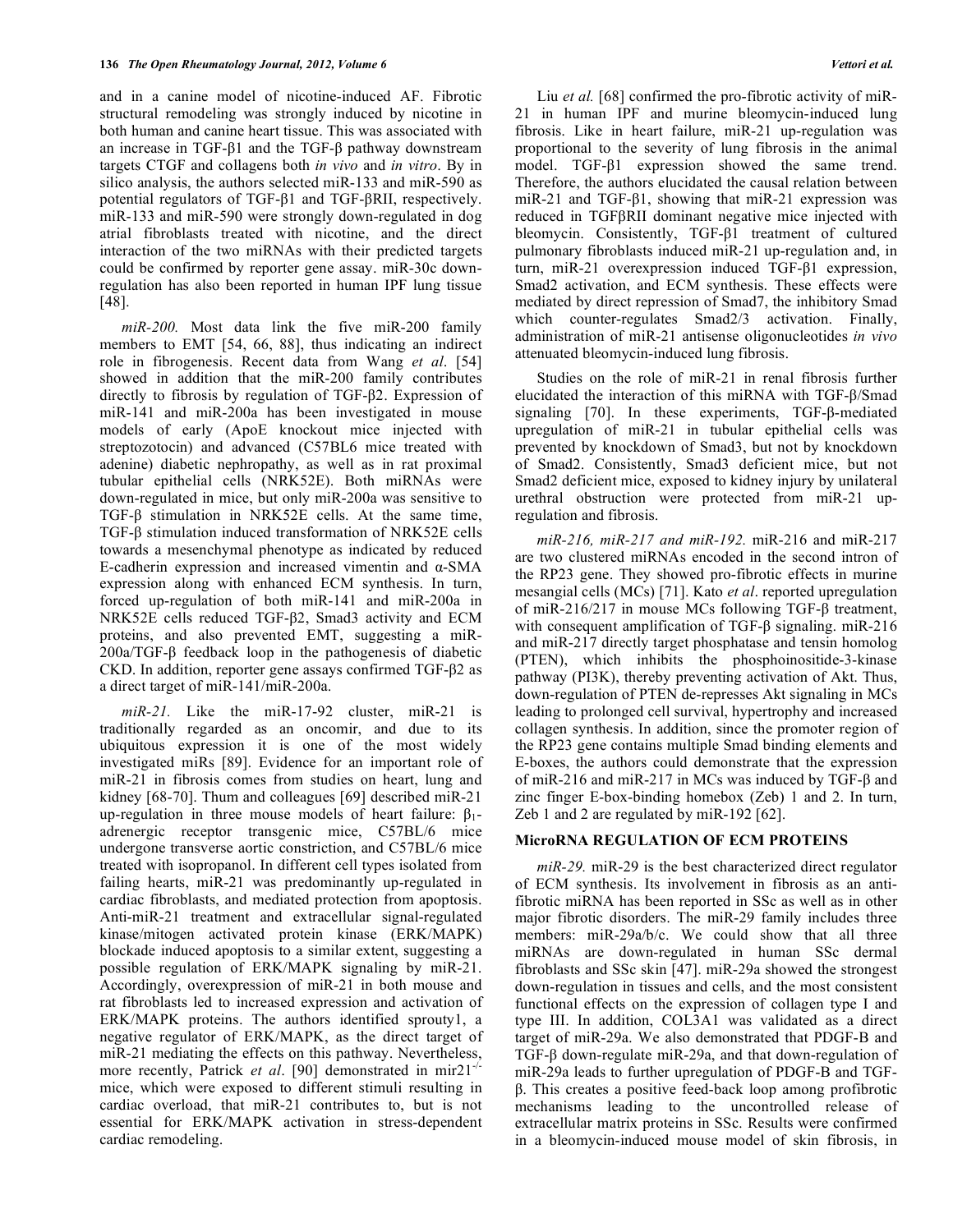which the tyrosine-kinase inhibitor imatinib mesylate was able to restore miR-29a levels.

 In murine and human hearts, down-regulation of the miR-29 family following myocardial infarction has been reported [74]. Van Rooji *et al*. showed that cardiac fibroblasts, but not cardiomyocytes, are responsible for the effects of miR-29 on ECM synthesis in myocardial infarction. They hypothesized that miR-29 down-regulation is mediated by TGF- $\beta$  following cardiac injury, and that this axis is controlled by the parallel induction of brain natriuretic peptide (BNP), which causes repression of TGF- . COL1A1, COL1A2, COL3A1, FBN1, and ELN1 genes were validated as direct miR-29 targets. In addition, miR-29b knockdown with cholesterol-conjugated antagomirs in C57BL/6 male mice induced COL1A1, COL1A2, and COL3A1 mRNA overexpression in cardiac tissue.

 A clear anti-fibrotic function of the miR-29 family was also shown in hypertensive kidney disease [76]. Liu *et al*. found that miR-29b was overexpressed in a mouse model, which is protected against salt-induced hypertensive renal medullary fibrosis (SS-13<sup>BN</sup>) after high-salt diet. Silencing of miR-29b in the kidney of these animals caused up-regulation of a large number of ECM and ECM-modulating genes, subsequently validated as direct targets of miR-29b by reporter gene assay (COL1A1, COL3A1, COL4A1, COL5A1, COL5A2, COL5A3, COL7A1, COL8A1, MMP2, and ITGB1). As reported by Du *et al.* [77], miR-29a downregulation can also be induced *in vitro* in human proximal tubular epithelial cells (HK-2 cells) by high glucose and  $TGF- $\beta$  stimulation, with similar effects on the expression of$ multiple collagen genes, suggesting a role for miR-29 also in diabetic nephropathy.

 Regarding lung fibrosis, down-regulation of miR-29 has been reported by Cushing *et al*. [75] in bleomycin-treated mice, which was paralleled by an increase in COL3A1 and COL4A1 expression. In addition, the same authors investigated the effects of silencing of miR-29 family members in human fetal lung fibroblasts. They identified new direct targets, among them both structural ECM genes and enzymes involved in tissue remodeling, namely NID1, ITGA11, ADAMTS9, and ADAMTS12. In lungs as well as in the skin, heart and kidney, TGF- $\beta$  was able to reduce miR-29 levels.

 Lastly, miR-29 down-regulation (miR-29c) has been reported in a mouse model of non-alcoholic steatohepatitis [59], although functional investigations of miR-29 in the liver are still lacking.

 *Other miRNAs.* Additional miRNAs have been shown to regulate ECM synthesis in the kidney: miR-377 and miR-449. Wang *et al*. [81] showed pro-fibrotic effects of miR-377 in human mesangial cells following high glucose and TGF- $\beta$ administration and in animal models of type I diabetes. These effects were mediated by an indirect upregulation of fibronectin *via* targeting the fibronectin inhibitors p21 activated kinase and superoxide dismutase. Muth *et al*. [83] demonstrated that the expression of miR-449a/b was reduced in human fibroblasts cultured under hypoxic conditions and in human kidney transplants displaying chronic allograft nephropathy. miR-449 down-regulation induced Serpine-1 (PAI-1) expression. Serpine-1 inhibits tissue-type (tPA) and

urokinase-type plasminogen activator (uPA), which mediate proteolysis of ECM proteins and activation of latent metalloproteinases (MMPs). Thus, the authors hypothesized that miR-449 down-regulation promotes ECM accumulation in hypoxic fibroblasts and chronic post-transplant allograft remodeling in the kidney.

### **CONCLUSIONS AND PERSPECTIVES**

 Our review outlines the potentially important role of miRNAs in fibrosis. With some exceptions, most of the miRNAs reported in this review are ubiquitously expressed, indicating that the majority of pro- or anti-fibrotic miRNAs might be common regulators of fibrosis in different organs and disease settings. In addition, several key pro-fibrotic molecules are regulated by multiple miRNAs [51-54, 60, 61, 68-71].

 The partially redundant interaction between miRNAs and their targets might hamper the use of miRNA mimics or inhibitors as potential therapeutic tools. However, data on the use of antagomirs in animal models show promising results [68, 74, 90]. It is important for the development of targeted therapies that miRNAs exert rather mild to moderate effects on single molecules, but that these effects are additive when multiple molecules of a certain pathophysiological pathway are regulated. Therefore, miRNAs are of particular interest for targeted therapies in fibrosis, when they regulate multiple rate limiting molecules of profibrotic pathways. In addition, since differentially expressed miRNAs are often disease specific and do not play major roles under normal conditions in adult tissue or in quiescent cells, targeting of an aberrantly expressed miRNA is expected to be well tolerated [91]. Indeed, many miRNA knockout animal models do not display a specific phenotype unless they are challenged with a stimulus causing cellular stress in target organs [69]. However, the miRNA machinery in fibrosis is still far from being fully elucidated, although research in this field in the last years has been considerably fostered.

# **ACKNOWLEDGEMENT**

Supported by a grant from the EULAR ODP program.

# **CONFLICT OF INTEREST**

 O. Distler had consultancy relationship and/or has received research funding from Actelion, Pfizer, Ergonex, BMS, Sanofi-Aventis, United BioSource Corporation, medac, Biovitrium, Boehringer Ingelheim Pharma, Novartis, 4 D Science, Bayer and Active Biotec in the area of potential treatments of scleroderma and its complications, he is holding a patent on miR-29 for the treatment of scleroderma.

#### **REFERENCES**

- [1] Wynn TA. Cellular and molecular mechanisms of fibrosis. J Pathol 2007; 214: 199-210.
- [2] Wynn TA. Common and unique mechanisms regulate fibrosis in various fibroproliferative diseases. J Clin Invest 2007; 117: 524-9.
- [3] Zimmer V, Lammert F. Genetics in liver disease: new concepts. Curr Opin Gastroenterol 2011; 27: 231-9.
- [4] Romano E, Manetti M, Guiducci S, Ceccarelli C, Allanore Y, Matucci CM. The genetics of systemic sclerosis: an update. Clin Exp Rheumatol 2011; 29: S75-86.
- [5] Tomasek JJ, Gabbiani G, Hinz B, Chaponnier C, Brown RA. Myofibroblasts and mechano-regulation of connective tissue remodeling. Nat Rev Mol Cell Biol 2002; 3: 349-63.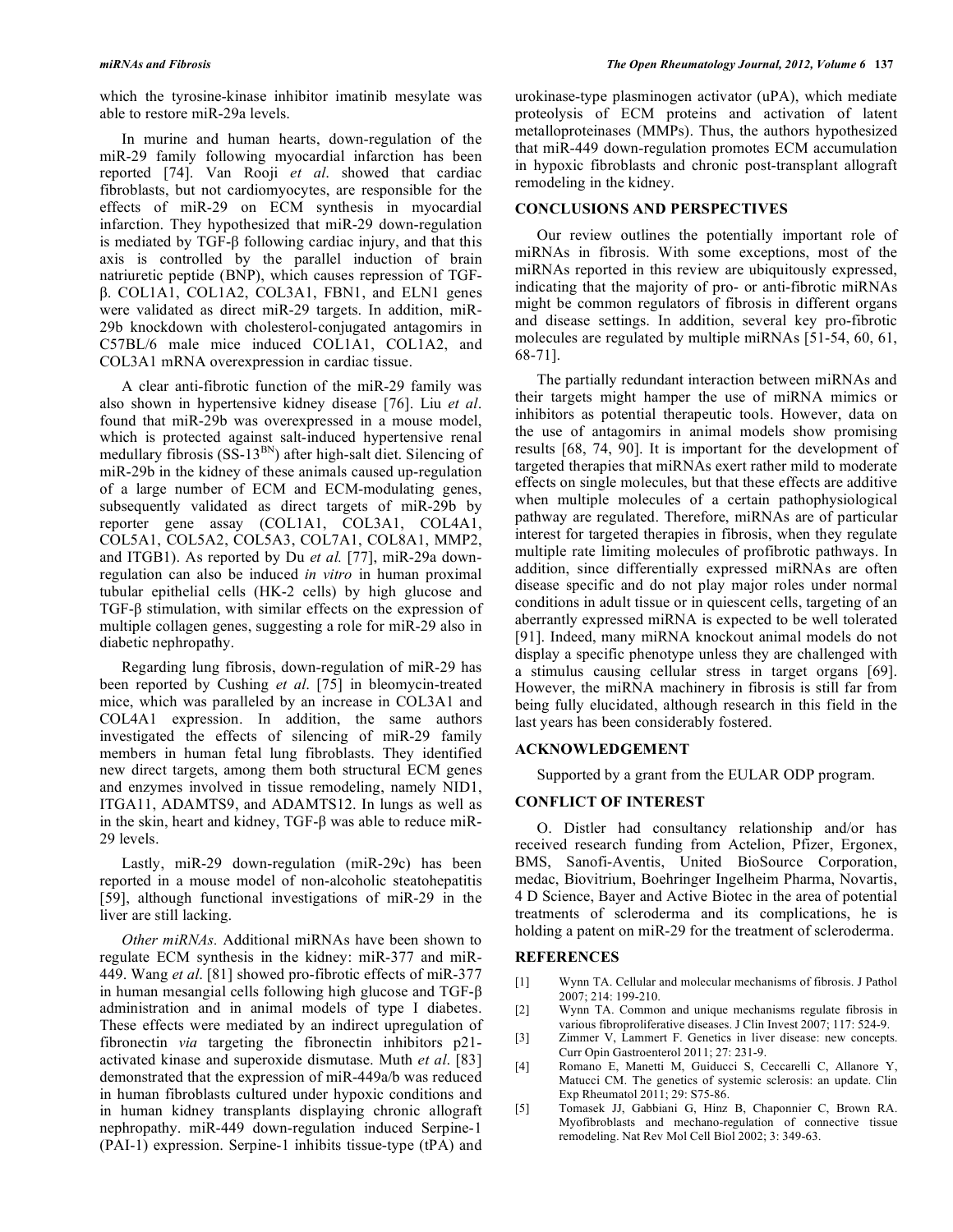#### **138** *The Open Rheumatology Journal, 2012, Volume 6 Vettori et al.*

- [6] Quan TE, Cowper SE, Bucala R. The role of circulating fibrocytes in fibrosis. Curr Rheumatol Rep 2006; 8: 145-50.
- [7] Kalluri R, Neilson EG. Epithelial-mesenchymal transition and its implications for fibrosis. J Clin Invest 2003; 112: 1776-84.
- [8] Mehal WZ, Iredale J, Friedman SL. Scraping fibrosis. Nat Med 2011; 17: 552-3.
- [9] Chau BN, Brenner DA. What goes up must come down: the emerging role of microRNA in fibrosis. Hepatology 2011; 53: 4-6.
- [10] Liu N, Olson EN. MicroRNA regulatory networks in cardiovascular development. Dev Cell 2010; 18: 510-25.
- [11] Kloosterman WP, Plasterk RH. The diverse functions of microRNAs in animal development and disease. Dev Cell 2006; 11: 441-50.
- [12] van Rooji E, Olson EN. Searching for MIR-acles in cardiac fibrosis. Circ Res 2009; 104: 138-40.
- [13] Jiang X, Tsitsiou E, Herrick SE, Lindsay M. MicroRNAs and the regulation of fibrosis. FEBS J 2010; 277: 2015-21.
- [14] Pandit KV, Milosevic J, Kaminski N. MicroRNAs in idiopathic pulmonary fibrosis. Transl Res 2011; 157: 191-9.
- [15] Lorenzen JM, Haller H, Thum T. MicroRNAs as mediators and therapeutic targets in chronic kidney disease. Nat Rev Nephrol 2011; 7: 286-94.
- [16] Wei J, Bhattacharyya S, Tourtellotte WG, Varga J. Fibrosis in systemic sclerosis: emerging concepts and implications for targeted therapy. Autoimmun Rev 2011; 10: 267-75.
- [17] Pinzani M, Rosselli M, Zuckermann M. Liver cirrhosis. Best Pract Res Clin Gastroenterol 2011; 25: 281-90.
- [18] Krenning G, Zeisberg EM, Kalluri R. The origin of fibroblasts and mechanisms of cardiac fibrosis. J Cell Physiol 2010; 225: 631-7.
- [19] Creemers EE, Pinto YM. Molecular mechanisms that control interstitial fibrosis in the pressure-overloaded heart. Cardiovasc Res 2011; 89: 265-82.
- [20] Dussaule JC, Guerrot D, Huby AC, *et al*. The role of cell plasticity in progression and reversal of renal fibrosis. Int J Exp Pathol 2011; 92: 151-7.
- [21] Wynn TA. Integrating mechanisms of pulmonary fibrosis. J Exp Med 2011; 208: 1339-50.
- [22] Bartel DP. MicroRNAs: genomics, biogenesis, mechanism, and function. Cell 2004; 116: 281-97.
- [23] Kozomara A, Griffiths JS. miRBase: integrating microRNA annotation and deep-sequencing data. Nucleic Acids Res 2011; 39: D152-7.
- [24] Ambros V. The functions of animal microRNAs. Nature 2004; 431: 350-5.
- [25] Filipowicz W, Bhattacharyya SN, Sonenberg N. Mechanisms of post-transcriptional regulation by microRNAs: are the answers in sight? Nat Rev Genet 2008; 9: 102-14.
- [26] Vasudevan S, Tong Y, Steitz JA. Switching from repression to activation: microRNAs can up-regulate translation. Science 2007; 318: 1931-4.
- [27] Bartel DP. MicroRNAs: target recognition and regulatory functions. Cell 2009; 136: 215-33.
- [28] Inui M, Martello G, Piccolo S. MicroRNA control of signal transduction. Nat Rev Mol Cell Biol 2010; 11: 252-63.
- [29] Megraw M, Sethupathy P, Corda B, Hatzigeorgiou AG. miRGen: a database for the study of animal microRNA genomic organization and function. Nucleic Acids Res 2007; 35: D149-55.
- [30] Chen CY, Chen ST, Fuh CS, Juan HF, Huang HC. Coregulation of transcription factors and microRNAs in human transcriptional regulatory network. BMC Bioinformatics 2011; 12: S41.
- [31] Vrba L, Garbe JC, Stampfer MR, Futscher BW. Epigenetic regulation of normal human mammary cell type specific miRNAs. Genome Res 2011; 21: 2026-37.
- [32] Lee S, Jung JW, Park SB, *et al*. Histone deacetylase regulates high mobility group A2-targeting microRNAs in human cord bloodderived multipotent stem cell aging. Cell Mol Life Sci 2011; 68: 325-36.
- [33] Davis BN, Hilyard AC, Nguyen PH, Lagna G, Hata A. Smad protein bind a conserved RNA sequence to promote microRNA maturation by Drosha. Mol Cell 2010; 39: 373-84.
- [34] Boominathan L. The tumor suppressors p53, p63, and p73 are regulators of microRNA processing complex. PLoS One 2010; 5: e10615.
- [35] Poliseno L, Salmena L, Zhang J, Carver B, Haveman WJ, Pandolfi PP. A coding-independent function of gene and pseudogene mRNAs regulates tumor biology. Nature 2010; 465: 1033-40.
- [36] Valadi H, Ekström K, Bossios A, Sjöstrand M, Lee JJ, Lötval JO. Exosome-mediated transfer of mRNAs and microRNAs is a novel mechanism of genetic exchange between cells. Nat Cell Biol 2007; 9: 654-9.
- [37] Varga J, Denton CP. Scleroderma, inflammatory myopathies, and overlap syndromes. In: Firestein GS, Budd RC, Harris ED Jr, McInnes IB, Ruddy S, Sergent JS, Eds. Kelley's Textbook of Rheumatology. 8<sup>th</sup> ed. USA: Saunders Elsevier 2009; 1311-51.
- [38] Markiewicz M, Smith EA, Rubinchik S, Dong JY, Trojanowska M, LeRoy EC. The 72-kilodalton IE-1 protein of human cytomegalovirus (HCMV) is a potent inducer of connective tissue growth factor (CTGF) in human dermal fibroblasts. Clin Exp Rheumatol 2004; 22: S31-4.
- [39] Hasegawa M, Fujimoto M, Takehara K, Sato S. Pathogenesis of systemic sclerosis: altered B cell function is the key linking systemic autoimmunity and tissue fibrosis. J Dermatol Sci 2005; 39: 1-7.
- [40] Garabrant DH, Lacey JV Jr, Laing TJ, *et al*. Scleroderma and solvent exposure among women. Am J Epidemiol 2003; 157: 493- 500.
- [41] Varga J, Haustein UF, Creech RH, Dwyer JP, Jimenez SA. Exaggerated radiation-induced fibrosis in patients with systemic sclerosis. JAMA 1991; 265: 3292-5.
- [42] Ishida W, Mori Y, Lakos J, et al. Intracellular TGF- $\beta$  blockade abrogates Smad-dependent fibroblast activation *in vitro* and *in vivo*. J Invest Dermatol 2006; 126: 1733-44.
- [43] Pannu J, Gore HE, Yamanaka M, *et al*. An increased transforming growth factor  $\beta$  receptor type I: type II ratio contributes to elevated collagen protein synthesis that is resistant to inhibition *via* a kinasedeficient transforming growth factor  $\beta$  receptor type II in scleroderma. Arthritis Rheum 2004; 50: 1566-77.
- [44] Svegliati S, Cancello R, Sambo P, *et al*. Platelet-derived growth factor and reactive oxygen species (ROS) regulate RAS protein levels in primary human fibroblasts *via* ERK1/2. Amplification of ROS and RAS in systemic sclerosis fibroblasts. J Biol Chem 2005; 280: 36474-82.
- [45] Bergmann C, Akhmetshina A, Dees C, *et al*. Inhibition of glycogen synthase kinase3{beta} induces dermal fibrosis by activation of the canonical Wnt pathway. Ann Rheum Dis 2011; 70: 2191-8.
- [46] Dees C, Akhmetshina A, Zerr P, *et al*. Platelet-derived serotonin links vascular disease and tissue fibrosis. J Exp Med 2011; 208: 961-72.
- [47] Maurer B, Stanczyck J, Jungel A, *et al*. MicroRNA-29, a key regulator of collagen expression in systemic sclerosis. Arthritis Rheum 2010; 62: 1733-43.
- [48] Pandit KV, Corcoran D, Yousef H, *et al*. Inhibition and role of let-7d in idiopathic pulmonary fibrosis. Am J Respir Crit Care Med 2010; 182: 220-9.
- [49] Scian MJ, Maluf DG, David KG, *et al*. MicroRNA profiles in allograft tissues and paired urine associate with chronic allograft dysfunction with IF/TA. Am J Transplant 2011; 11: 2110-22.
- [50] Katare R, Riu F, Mitchell K, *et al*. Transplantation of human pericyte progenitor cells improves the repair of infarcted heart through activation of an angiogenic program involving micro-RNA-132. Circ Res 2011; 109: 894-906.
- [51] Mann J, Chu DC, Maxwell A, *et al*. MeCP2 controls an epigenetic pathway that promotes myofibroblasts transdifferentiation and fibrosis. Gastroenterology 2010; 138: 705-14.
- [52] Duisters RF, Tijsen AJ, Schroen B, *et al*. miR-133 and miR-30 regulate connective tissue growth factor: implications for a role of microRNAs in myocardial matrix remodeling. Circ Res 2009; 104: 170-8.
- [53] Shan H, Zhang Y, Lu Y, *et al*. Down-regulation of miR-133 and miR-590 contributes to atrial remodelling in canines. Cardiovasc Res 2009; 83: 465-72.
- [54] Wang B, Koh P, Winbanks C, *et al*. miR-200a prevents renal fibrogenesis through repression of TGF-2 expression. Diabetes 2011; 60: 280-7.
- [55] Guo CJ, Pan Q, Li DG, Sun H, Liu BW. miR-15b and miR-16 are implicated in activation of the rat hepatic stellate cell: an essential role for apoptosis. J Hepatol 2009; 50: 766-78.
- [56] Ezzie ME, Crawford M, Choo JH, *et al*. Gene expression network in COPD: microRNA and mRNA regulation. Thorax 2012; 67: 122-31.
- [57] Venugopal SK, Jiang J, Kim TH, *et al*. Liver fibrosis causes downregulation of miR-150 and miR-194 in hepatic stellate cells, and